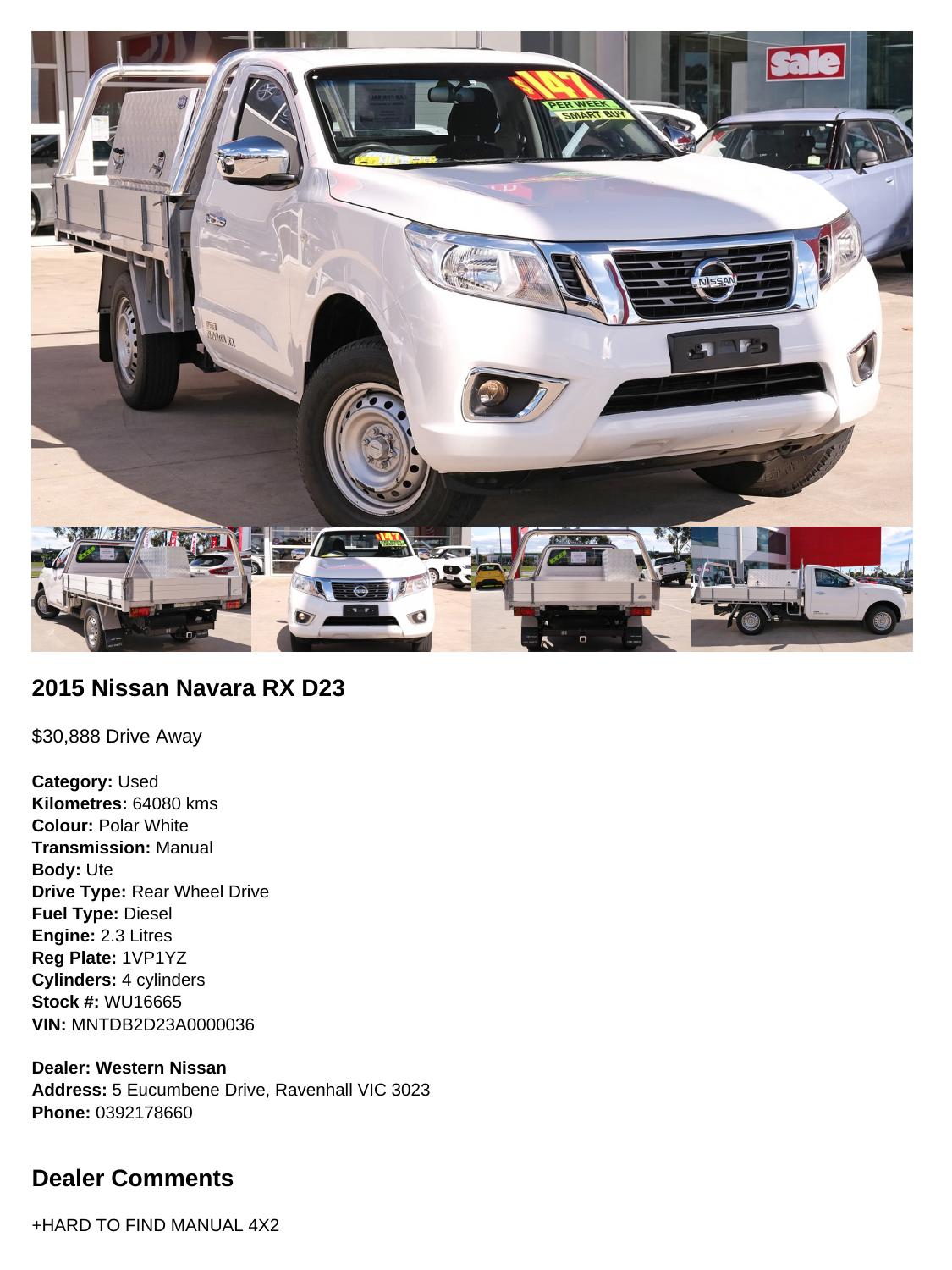+JUST ARRIVED +GREAT TRADESMAN UTE +SERIES 1 NAVARA Rx X +3.5 TONNE TOWING +GET YOU APPRENTICE IN THIS TODAY ... +ANY TEST WELCOME>>>

We are NOW OPEN for test drives and vehicle inspections, make your appointment now. LOOK, SEE, TEST DRIVE and Buy with confidence and safety, we are also a "CLICK and COLLECT' Licenced Company that offers FREE Transport delivery to your door anywhere in Melbourne. We still offer easy contactless methods for vehicle purchases, trade-ins and on-line free finance score and repayment obligation free. Great prices and deals at our Dealership or deal direct with on-line sales. All cars come with the VACC Guarantee for title, and a Road Worthy Certificate including oil and filter replacement. Contact us now...

THIS VEHICLE COMES WITH SAT NAV, CRUISE CONTROL, LEATHER SEATS AND A WHOLE LOT MORE

WE ARE A 4 X AWARD WINNING NISSAN DEALERSHIP LOCATED 25MIN NORTH WEST OF THE CBD ON THE HWY Additional Comments (will appear on 3rd party websites) +HARD TO FIND MANUAL 4X2 +JUST ARRIVED +GREAT TRADESMAN UTE +SERIES 1 NAVARA Rx X +3.5 TONNE TOWING +GET YOU APPRENTICE IN THIS TODAY ... +ANY TEST WELCOME>>>

We are NOW OPEN for test drives and vehicle inspections, make your appointment now. LOOK, SEE, TEST DRIVE and Buy with confidence and safety, we are also a "CLICK and COLLECT' Licenced Company that offers FREE Transport delivery to your door anywhere in Melbourne. We still offer easy contactless methods for vehicle purchases, trade-ins and on-line free finance score and repayment obligation free. Great prices and deals at our Dealership or deal direct with on-line sales. All cars come with the VACC Guarantee for title, and a Road Worthy Certificate including oil and filter replacement. Contact us now...

THIS VEHICLE COMES WITH SAT NAV, CRUISE CONTROL, LEATHER SEATS AND A WHOLE LOT MORE

WE ARE A 4 X AWARD WINNING NISSAN DEALERSHIP LOCATED 25MIN NORTH WEST OF THE CBD ON THE HWY Additional Comments (will appear on 3rd party websites)

\* If the price does not contain the notation that it is "Drive Away No More to Pay", the price may not include additional costs, such as stamp duty and other government charges. Please confirm price and features with the seller of the vehicle.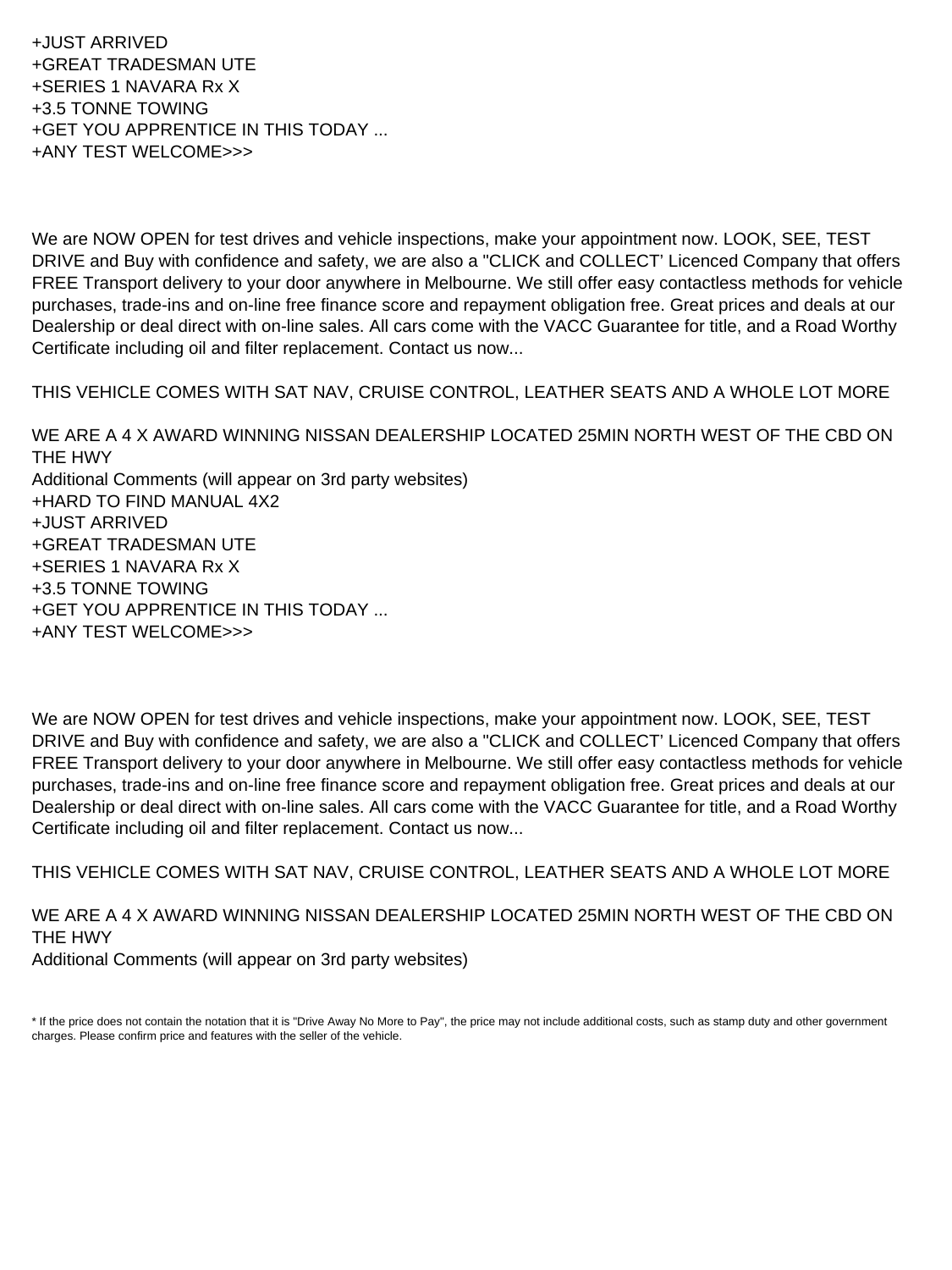# **Features and Specifications**

#### **Audio, Visual & Communication**

6 Speaker Stereo Audio - Aux Input Socket (MP3/CD/Cassette) Audio - Aux Input USB Socket Audio - Input for iPod Bluetooth System **CD** Player

#### **Instruments & Controls**

Clock - Digital Tacho Trip Computer

#### **Interior**

Carpeted - Cabin Floor Trim - Cloth

## **Lights & Windows**

Daytime Running Lamps **Headlamps Automatic (light sensitive)** Headlamps Automatic (light sensitive) Intermittent Wipers - Variable **Power Window - Rear Windscreen** Power Windows - Front & Rear **Rear Rear Rear View Mirror - Manual Anti-Glare** Rear Windows - Extra Dark/Privacy

## **Safety & Security**

Airbags - Side for 1st Row Occupants (Front) Alarm Brake Assist **ABS** (Antilock Brakes) Central Locking - Remote/Keyless Control - Electronic Stability Control - Traction EBD (Electronic Brake Force Distribution) Engine Immobiliser **Airbag - Driver** Airbag - Driver Seatbelt - Adjustable Height 1st Row Seatbelt - Load Limiters 1st Row (Front) Seatbelt - Pretensioners 1st Row (Front) Seatbelts - Lap/Sash for 5 seats Airbag - Knee Driver Airbag - Passenger Airbags - Head for 1st Row Seats (Front) Airbags - Head for 2nd Row Seats

## **Seating**

Headrests - Adjustable 1st Row (Front) Seat - Height Adjustable Driver

## **Steering**

Adjustable Steering Col. - Tilt only Multi-function Steering Wheel Power Steering

#### **Body**

Towing - Latch/Hook Front

## **Wheels & Tyres**